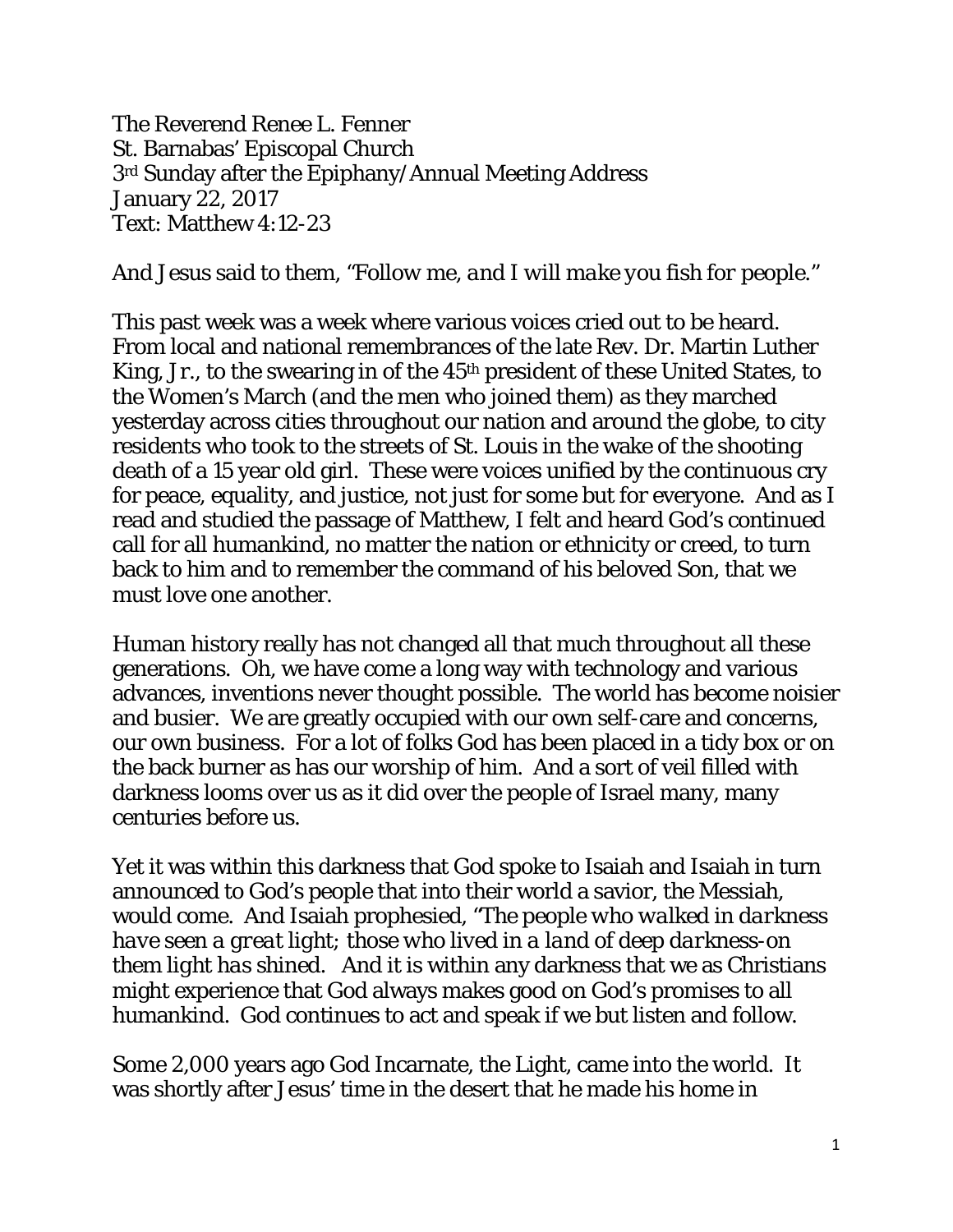Capernaum, in the area of Zebulun and Naphtali. One would have thought that after 40 days and 40 nights of desert sun and wind, and no food that he would have found a more quiet and comfy place to settle down, take it easy and lay low especially after hearing that his cousin John had recently been arrested. But did a place of utopia really exist in first century Palestine? Rome had already occupied its land and its people, the mood tense and dark. And Capernaum was just another backwater town. But for Jesus this was hardly the time to rest. It was time to pick up John's mantle and echo the message of repentance and announce the kingdom of God.

Like John, Jesus walked up and down the sands and throughout the village. Praying, speaking out, teaching, observing. He would need help.

Different from John's gospel, Matthew makes no mention of John the Baptist's disciples and his pronouncement to them: *"Look, here is the Lamb of God!"* There was no mention of them following Jesus and inquiring as to where he was staying. For, as was the custom in his day, rabbis did not look for students; students sought the rabbi. But, of course, Jesus was different.

Matthew simply tells us that Jesus saw Peter, Andrew, James, and John doing what they did best-casting and mending nets, ordinary tasks. He called them and without a word, these men left nets and family to follow him. Matthew gives us no indication that any of them had never seen him before, heard him teach or witnessed any miracle. And no one said: This is the one. This is the Messiah.

Jesus simply said, "Follow me." And they did. And the Jesus Movement was born.

We are Jesus' hands and feet. We are his ears and his eyes. We are his voice that calls out, *"Follow me."* Are we, by our example, giving people reason to join us in this movement, on this wonderful journey together as the Body of Christ? Are we, by our words and actions, compelling others to drop their nets and leave their boats to follow Christ and to be Christ in the world? Are we seeking as Jesus did, ways to call others into relationship with God?

*"Follow me, and I will make you fish for people."*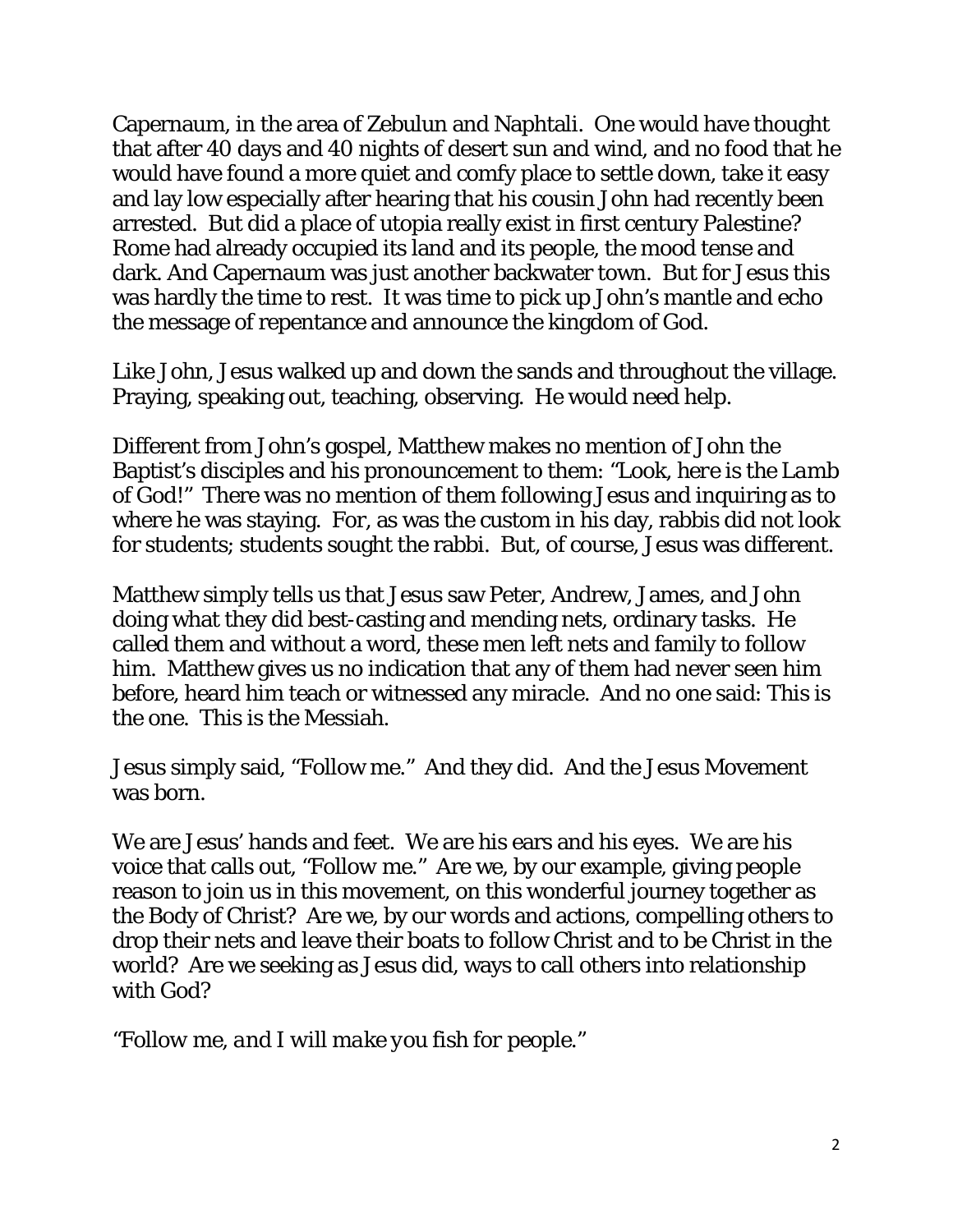It has almost been seven years now that you and I have walked a journey together. We have celebrated and worshipped God in the beauty of this space. We have broken holy bread and drunk from the sacred cup and invited others to join us in the feast. We have celebrated and witnessed baptisms, weddings and celebrated years of wedding promises. We have studied the Bible and heard the divine sounds of choirs and organ and piano, flutes, strings and percussions. We have shared wholesome meals and danced in our parish hall. We have said goodbye, 'see you later', to loved friends seeking better climates and loved ones who have gone home to God. We have elected leaders and opened our doors to the community and the diocese. We have rejoiced and fussed and disagreed with decisions made-human beings that we are. We have 'adopted' young adults seeking to find their places in the world and sometimes in the Church. We have fed the hungry and clothed the naked including those seeking new opportunities in the job market. We have joined our voices and marched for the dignity of every human being. We have also tried to stay true to our mission, the mission that defines who we are and whose we are as followers of Jesus and as members of this faith community of St. Barnabas' Episcopal Church here in the heart of Florissant:

*The mission of St. Barnabas' Episcopal Church, a parish for all people, is to extend God's gracious love and hospitality to each other and to the community by providing worship that inspires, opportunities for service and growth on life's journey, and a sacred place in the heart of Florissant where people can find wholeness and strength.*

We must continually ask ourselves, what do these words mean? Are they as relevant today as the day as they were penned? As they were 'adopted' by members of this congregation?

In this New Year, we celebrate 60 years of ministry and service as a parish. I for one, look forward to the festivities and I hope you do too.

Still, questions remain: What will God have us do? What will God have us *be* now and in the future?

It is no secret that St. Barnabas is standing where so many churches have found themselves of late: small in number, uncertain of the future. As Bishop Wayne Smith told us during his visitation in December, and as the Canon to the Ordinary, the Rev. Joe Chambers, reiterated during his visit